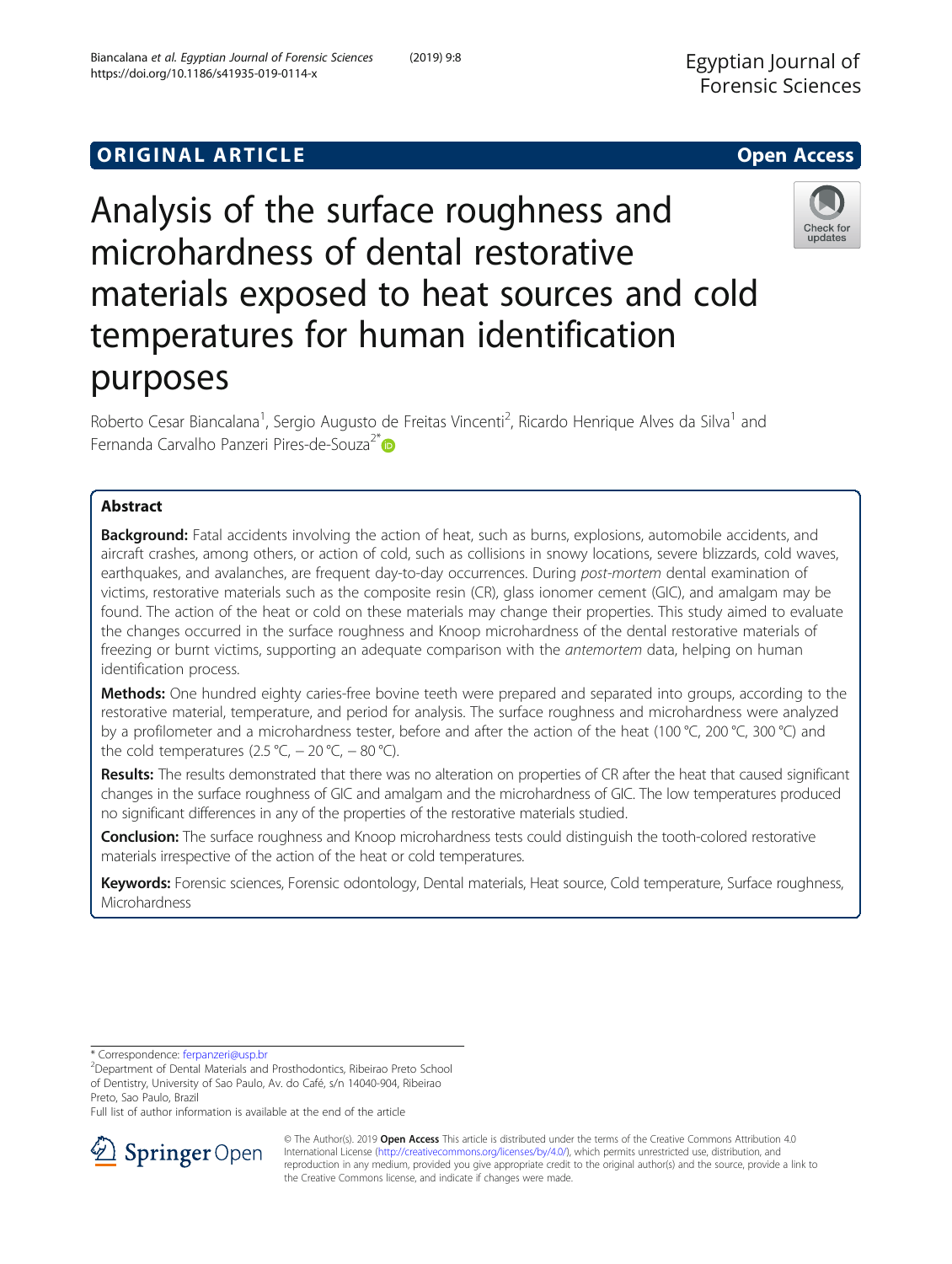There are situations such as air crashes or car accidents with explosions and fires that can result in carbonized remnants of fatal burn victims (Skinner and Sterenberg [2005](#page-7-0)). The intense direct or indirect heat is capable of generating significant damage of the facial soft tissues (Fereira et al. [2008](#page-7-0)), and a high degree of carbonization of the bodies may result in difficulties with human identification (Skinner and Sterenberg [2005\)](#page-7-0).

Other types of accidents, such as landslides, heavy snowstorms, collisions, or snow avalanches, in which death occurs as a result of low temperatures or from severe traumas and polytraumas (Boyd et al. [2009\)](#page-7-0), may also make it difficult to identify the corpses adequately. In these accidents, it can be difficult to access victims due to the climatic and geographic conditions of the site, and a longer time to locate the bodies may be required (Blau and Briggs [2011](#page-7-0)). In this way, there is a high probability of finding the corpses in an advanced stage of decomposition (Michaud and Foran [2011\)](#page-7-0).

In these situations, forensic odontology may be an appropriate and feasible solution for human identification, decreasing the working time and material costs, in addition to being highly reliable, provided that careful, meticulous, and organized work is done (Valenzuela et al. [2000\)](#page-7-0).

The human identification through examining the dental arches is feasible because dental tissues are resistant to the exposure to extreme temperatures (Hill et al. [2011\)](#page-7-0). The teeth are frequently the only findings that can be analyzed after the action of heat or cold, since both the teeth and restorative materials used for performing dental treatments, such as the composite resin (CR), glass ionomer cement (GIC) (Della Bona et al. [2009](#page-7-0)), or silver amalgam (Upadhyay et al. [2006](#page-7-0)), are highly resistant to the action of damaging agents (Bush et al. [2006\)](#page-7-0).

Changes in the physical and mechanical properties such as color (Biancalana et al. [2017a](#page-7-0), [b;](#page-7-0) Biancalana et al. [2017a](#page-7-0), [b](#page-7-0)), surface roughness, and microhardness, when these materials have been exposed to high or low temperatures, may help with the distinction between the tooth-colored restorative materials (CR and GIC) and facilitate comparison between the antemortem and post-mortem dental data of the victims, thereby contributing to the outcome of a positive identification or exclusion of a suspected individual. The analysis of these materials may also collaborate with the investigations by offering information relative to the approximate temperature to which the bodies were subjected and the period during which they were exposed to these conditions.

Considering the scarcity of literature that correlates the properties of dental restorative materials to the forensic field, this study aimed to evaluate the effect of the heat and cold on the surface roughness and Knoop microhardness of CR, GIC, and amalgam by simulating the behavior of these materials when they are present in the teeth of victims of these types of events, with the purpose of contributing to forensic odontology in the process of human identification.

### Methods

One hundred eighty caries-free bovine incisive teeth were prepared  $(6 \times 6 \times 2 \text{ mm})$  in the central region of the buccal surface and randomly separated into three groups, according to the restorative material used (Table [1\)](#page-2-0).

After teeth restoration, initial readouts of surface roughness (profilometer Mitutoyo® Surftest SJ-201P, Kanagawa, Japan) and Knoop microhardness (Shimadzu Micro Hardness tester® HMV-2, Tokyo, Japan) were performed.

The roughness of the restorations, determined by irregularities and ledges (peaks, valleys, and waves) at the surface of the restorative materials were read in a single direction, in a length of 2.4 mm, being three *cut-off* points of 0.8 mm, at a speed of 0.5 mm/s. Three readouts were taken for each filling: a central readout at 3 mm from the cavity margins; another two at 1 mm to the left; and 1 mm to the right of the first one (Leitão and Hegdahl [1981](#page-7-0)). The mean value of the three readouts was considered as the initial readout of the surface roughness, denominated initial Ra (roughness average) value.

For the microhardness analysis, a penetrator with a pyramid-shaped tip and rectangular base was applied on the restorative material, in a perpendicular direction, under a static vertical load of 25 g for 5 s, generating an inverted pyramid-shaped geometrical figure. The microhardness of the material was determined by measuring the most extensive diagonal line of the diamond shape mark imprinted on it by the penetrator, the value of which was applied in a mathematical formula to obtain the results:

$$
KHN = \frac{1,451 \ F}{d^2}
$$

Being KHN = Knoop hardness number;  $F =$  force applied, which was 25 g; and  $d =$  the most extensive diagonal length of the indentation. Three penetrations were performed, in different positions, on the restorative material: a central one, and another two at 1 mm to the left, and 1 mm to the right of the first mark. The mean value of the readout of these three penetrations was considered as the initial microhardness value, for each tooth.

The teeth restored with each material were randomly separated into groups ( $n = 10$ ) according to the temperature to which they were exposed. For the cold tests, 2.5 °C (frost free refrigerator, RFGE 700 GE®, Campinas, SP, Brazil), − 20 °C (vertical freezer, CVU18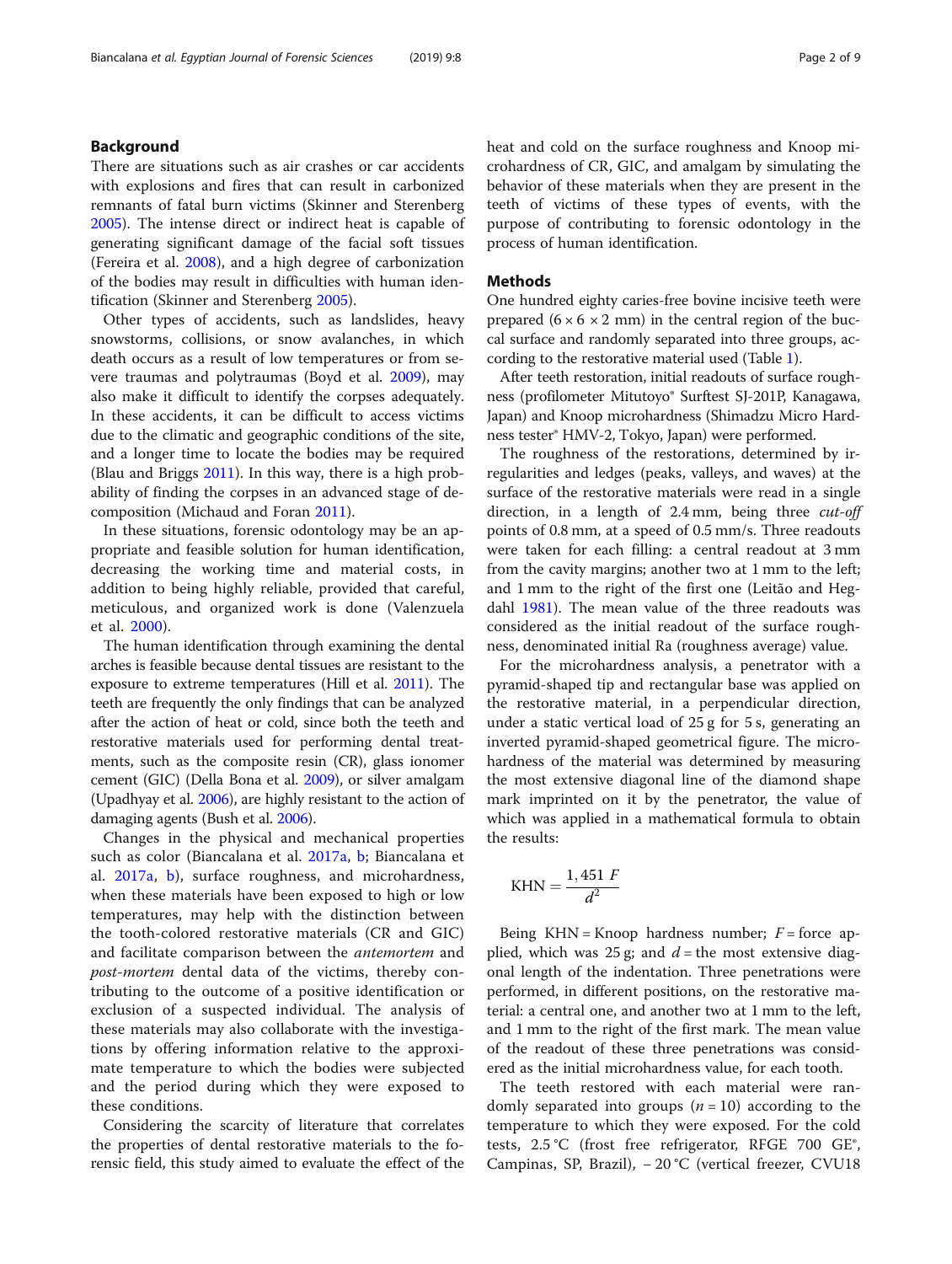<span id="page-2-0"></span>Table 1 Used material, commercial brands, manufacturers, and restorative method

| Category           | Commercial<br>name            | Manufacturer                            | Restorative method<br>(clinical steps)                                                                                                                                                                                                                                                                                                                                                                                                    |
|--------------------|-------------------------------|-----------------------------------------|-------------------------------------------------------------------------------------------------------------------------------------------------------------------------------------------------------------------------------------------------------------------------------------------------------------------------------------------------------------------------------------------------------------------------------------------|
| Composite<br>resin | Filtek™ 7250<br>XТ            | 3M ESPE™, Sumare,<br>SP, Brazil         | 1. Acid etch (37% phosphoric acid, Alpha Etch DFL™, Rio de Janeiro, RJ, Brazil) for 15 s,<br>washing, and drying;<br>2. Bonding system application (Adper Single Bond 2, 3M ESPE™, Sumare, SP, Brazil) and light<br>curing (Ultralux EL, Dabi Atlante™, Ribeirao Preto, SP, Brazil) for 10 s;<br>3. Material insertion in increments and light curing for 20 s;<br>4. Finishing and polishing (flexible discs Sof-Lex™ Pop-On, 3M ESPE™). |
| cement             | Glass ionomer Ketac™ Fil Plus | 3M ESPE™, Sumare,<br>SP. Brazil         | 1. Powder/liquid (1:1) agglutination up to 1 min;<br>2. Material application in increments until the cavity filling.                                                                                                                                                                                                                                                                                                                      |
| Amalgam            | Amalgam gs-<br>80 (2 Spill)   | SDI™, Bayswater,<br>Victoria, Austrália | 1. Trituration (Ultramat 2, Dabi Atlante™) for 8 s.<br>2. Condensation, until the cavity filling, burnish, and finishing (carbide drill FG 7901F, KG<br>Sorensen™, Cotia, SP, Brazil).<br>3. Polishing after 48 h (Kit Viking 8089, KG Sorensen™)                                                                                                                                                                                         |

Consul®, Joinville, SC, Brazil), or − 80 °C (Ultra Freezer, AL 374-80 V, American Lab®, Charqueada, SP, Brazil). For the heat tests, 100 °C, 200 °C, or 300 °C (vacuum furnace, Alumini–Sinter Press, EDG®, Sao Carlos, SP, Brazil).

After the action of the cold (for 7 and 30 days) and heat (for 15 min), at the different temperatures, all the teeth were analyzed again, following the methodology previously described, concerning the surface roughness and microhardness.

The variations in the surface roughness  $( \Delta Ra)$  were calculated by the following formula:

 $\Delta$ Ra = Ra<sub>F</sub>−Ra<sub>i</sub>

In it,  $Ra_i$  is referred to as the initial measurement and  $Ra_F$  as the final surface roughness measurement. The changes in the microhardness (ΔKHN) were calculated using the following formula:

 $\Delta$ KHN = KHN<sub>F</sub>-KHN<sub>i</sub>

In this formula,  $KHN_i$  is referred to as the initial measurement and  $KHN<sub>F</sub>$  as the final microhardness measurement. The ΔRa and ΔKHN values of the groups exposed to the high temperatures were statistically analyzed by one-way ANOVA, Tukey test,  $p < 0.5$ ; for the low temperatures, the data were analyzed by two-way ANOVA, Bonferroni test, p < 0.5.

## Results

Comparisons of the ΔRa mean values of the materials after exposure to the cold and heat may be visualized in Figs. [1](#page-3-0) and [2](#page-3-0), respectively. None of the comparisons between the materials and temperatures, in the cold, resulted in a significant difference  $(p > .05)$ .

The results obtained from the CR fillings after exposure to the heat demonstrated that there was no significant difference ( $p > .05$ ) in  $\Delta$ Ra between the three temperatures tested. Relative to GIC, the group exposed to 300 °C presented significant difference  $(p < .05)$  in comparison with the group exposed to 100 °C so that the higher the

temperature to which the tooth was subjected, the higher was the surface roughness values found. Those two mentioned above presented no difference  $(p > .05)$  in comparison with the group exposed to 200 °C. For the amalgam, the most significant change in the surface roughness occurred after the exposure to 300 °C, showing statistically different results ( $p < .05$ ) when compared with the groups exposed to lower temperatures, which presented no difference ( $p > .05$ ) between them.

When comparing the different materials, higher ΔRa was verified for GIC in comparison with CR, with significant difference  $(p < .05)$  for all the groups at all the temperatures, similar to amalgam only at the temperature of 300 °C. This one showed difference ( $p < .05$ ) in comparison with CR when exposed to 100 and 200 °C.

Comparisons of the mean of the ΔKHN values of the materials after exposure to cold and heat may be visualized in Figs. [3](#page-4-0) and [4](#page-4-0), respectively. The results obtained for the cold temperatures demonstrated that no significant change ( $p > .05$ ) in  $\triangle$ KHN occurred after 7 and 30 days, irrespective of the temperature.

In the heat action, there was no significant difference ( $p > .05$ ) in  $\Delta$ KHN when the CR was exposed to the different temperatures. As regards GIC, the higher temperatures caused the most statistically significant changes in the microhardness ( $p < .05$ ). There were no statistically significant differences ( $p > .05$ ) between the temperatures to which the amalgam samples were subjected.

Comparing the results between the materials, the authors verified that GIC presented higher  $\Delta$ KHN (p < .05) than the other materials after exposure to 200 °C, and this difference remained ( $p < .05$ ) at 300 °C. After 100 °C, the changes in the GIC microhardness were similar ( $p > .05$ ) to that of the other materials at the same temperature. For all the other comparisons between the different temperatures, there were statistically significant differences ( $p < .05$ ).

# **Discussion**

This study aimed to evaluate the action of cold and heat on the surface roughness and Knoop microhardness of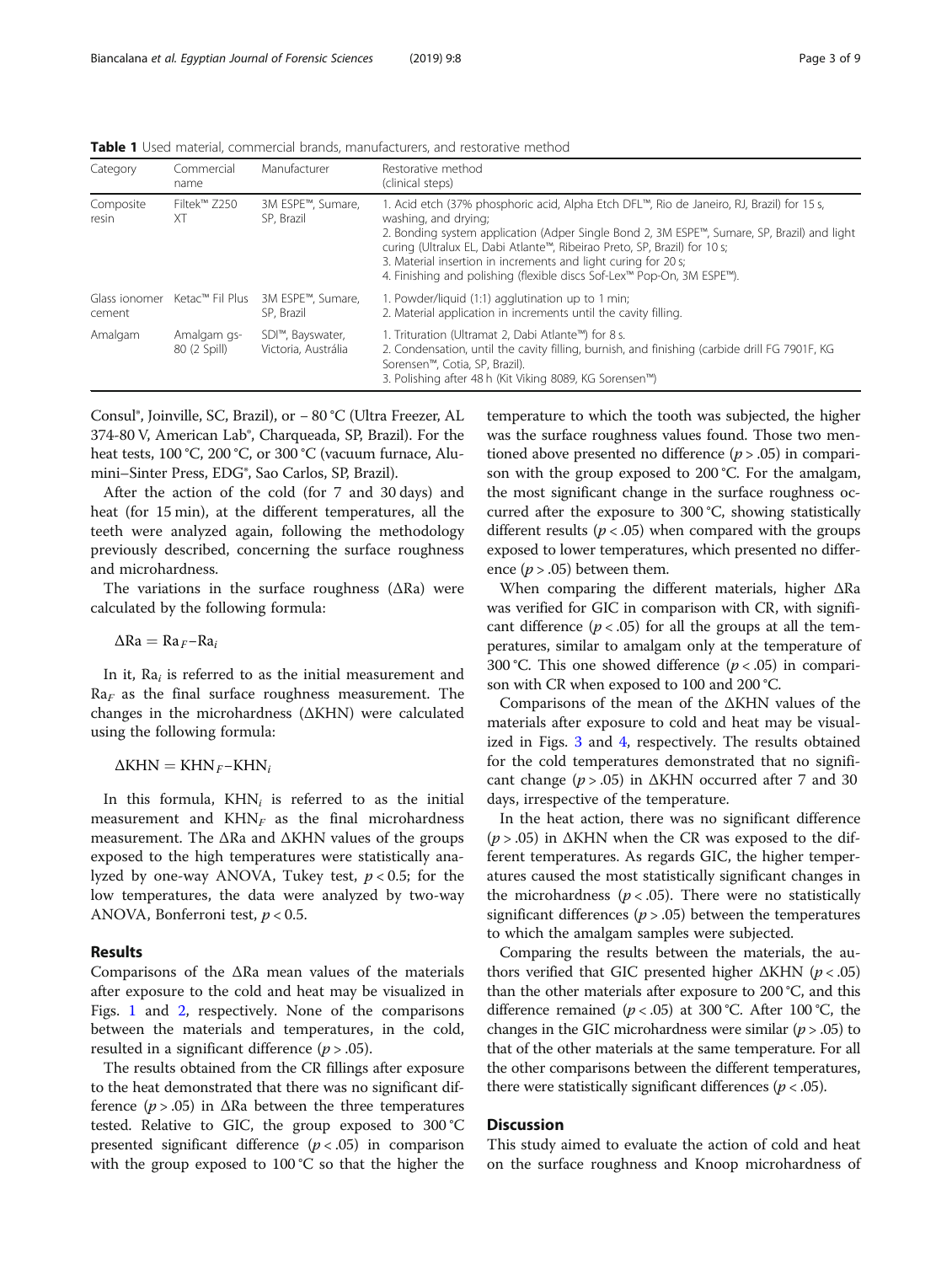<span id="page-3-0"></span>

dental restorative materials present in the teeth of victims of freezing or carbonization. The authors started from the null hypothesis that there would be no difference in the properties studied in each material, irrespective of low or high temperatures and periods to which they were subjected. The results demonstrated that the hypothesis tested could be partially accepted, because the heat promoted significant changes ( $p < .05$ ) in the surface roughness of GIC and amalgam, and in the microhardness of GIC; however, the action of the cold caused no significant change

 $(p > .05)$  in the properties of any of the restorative materials studied.

For the exposure to the cold, the temperatures of 2.5 °C, − 20 °C, and − 80 °C were selected, due to the possibility of precisely maintaining these temperatures using refrigerators. The 7- and 30-day periods correspond to the short and the longer time intervals that bodies can be found under conditions of extreme cold.

The analyses of the changes in the surface roughness and microhardness, in different periods, could contribute to estimating the period between death and the



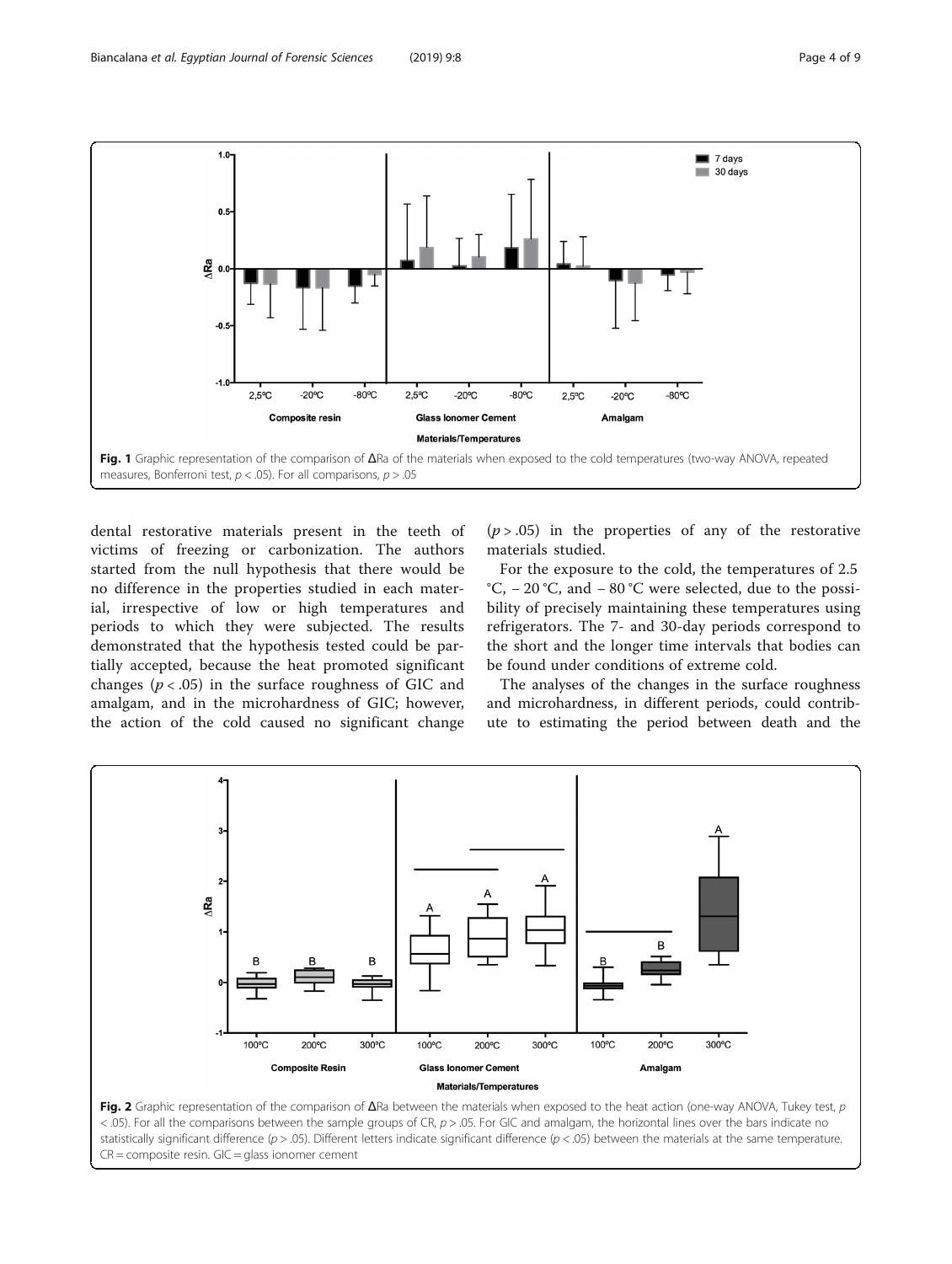<span id="page-4-0"></span>

necroscopic exam of the victim's mouth. The elucidation of the time of death may be essential for establishing the medical and legal causa mortis (Huntington et al. [2007](#page-7-0)) and also to present evidence of whether the corpse suffered antemortem or post-mortem lesions or displacements, thus contributing to the experts' investigations.

Estimating the time of death by the analysis of the cooling and rigidity of the corpse and the emergence of hypostatic stains is not possible in cases of late occurrence of the corpses (Levy et al. [2010](#page-7-0)). However, the presence of dental remnants may confirm the analysis of the roughness and hardness of the restorative material as a practical and accessible chronological thanatology technique and not only as an auxiliary identification method.

For the exposure to the heat, a pilot study indicated to establish, as analysis parameters, the temperatures of 100 ° C, 200 °C, and 300 °C, because up to 300 °C the three materials selected could still have the changes in surface roughness and microhardness analyzed. Above this temperature, there was catastrophic damage to the structure of the materials.

For the temperature to reach 300 °C inside the mouth, it would be necessary for the fires to provide ambient



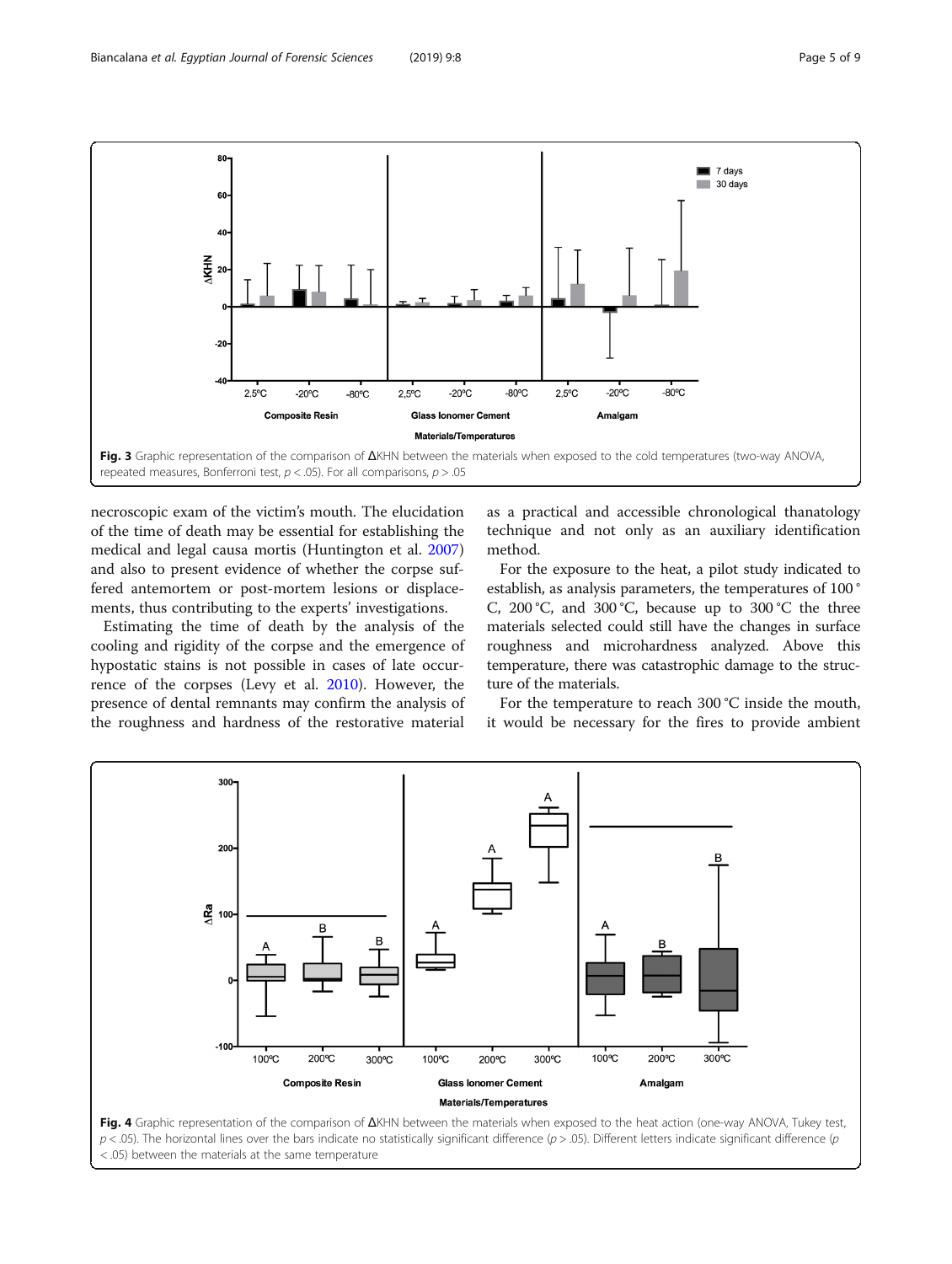temperatures around 800 °C to 1000 °C for extended periods, such as 60 min or longer (Marella et al. [2012](#page-7-0)). For this study, the period of 15 min was selected for the exposure to the heat, following a previously described methodology (Patidar et al. [2010](#page-7-0); Pol et al. [2015](#page-7-0)), in which the authors concluded that the changes that occurred in the materials after 60 min were no different from those that occurred after they were exposed to the heat for 15 min.

Bovine teeth were selected as the substrate for performing the cavity preparations and the restorative procedures because they are more easily obtainable than human teeth. Moreover, when in non-carious conditions, they do not generate any harm to the tests proposed, since the aim of this study was to evaluate the changes that occurred in the materials and not specifically in the dental structures.

Bovine teeth make it easier to standardize the samples, with a lower risk of infection, besides the bioethical issues (Wang et al. [2012](#page-8-0); Zhang et al. [2013](#page-8-0)). They present similarities to the human dental tissues, particularly concerning the orientation of the enamel prisms, an equivalent percentage by weight of calcium, and protein matrix composed of the same amino acids (Wang et al. [2012\)](#page-8-0). As regards dentin, there are some controversies relative to the similarity between the teeth of both species. However, there is a consensus in the literature that in shallow cavities, with a depth of 2 mm, bovine dentin has been shown to be feasible for adhesion, providing adequate bond strength when compared with human dentin (Zhang et al. [2013](#page-8-0)).

The analysis of the surface roughness in the CR restorations possibly found in a *post-mortem* examination would not confirm whether the victim suffered the action of the heat, in cases in which the report on the external condition of the corpse did not reveal this situation. This is because the heat did not cause sufficient changes ( $p > .05$ ) in its surface roughness. In GIC restorations, high surface roughness suggests exposure of the body to the heat. The dryness of GIC due to evaporation and consequent loss of water (syneresis), exposing its filler particles and leading to the appearance of small cracks, indicates that the temperature of exposure was higher than 300 °C.

The surface roughness of CR, on an average, was always lower than that of GIC, corroborating the results of Liberman and Geiger [1994](#page-7-0), de Araújo et al. [1998,](#page-7-0) according to whom GICs are rougher because of the composition of the material itself. Relative to particle size, CRs have smaller inorganic particles, while conventional GICs have larger particles (Gladys et al. [1997\)](#page-7-0). This leads to more significant irregularities in the surface of GIC.

Teeth restored with amalgam, in which the material shows high values of surface roughness, suggest exposure of the victim's mouth to temperatures over 300 °C. At this temperature, the formation of bubbles occurs resulting from evaporation of the mercury present in its composition (Patidar et al. [2010\)](#page-7-0), which generates increases in its surface roughness.

In the cold tests, the low temperatures, up to  $-80^{\circ}C$ , did not structurally modify any of the materials to the point of changing their roughness. Thus, analyzing the surface roughness by itself, it is not possible to affirm whether or not the materials suffer the action of cold, or to which temperature they were subjected, up to − 80 °C, even if they were exposed for prolonged periods of up to 30 days.

However, discrimination could be made between CR and GIC using the surface roughness analysis, because they follow different patterns, irrespective of the action of the cold or heat. As the exposure temperature increased up to 300 °C, the heat only made the distinction more evident due to the changes that occurred in GIC.

Analysis of the microhardness of a restorative material is commonly related to its mechanical strength and degree of conversion. The advantage of the study of the Knoop microhardness is the possibility of finding a correlation between the hardness of different materials (Ferracane [1985\)](#page-7-0), since amalgam, differently from CR and GIC, is considered a friable material. It does not only deform when subjected to stress but it also fractures (Willems et al. [1993](#page-8-0)).

When exposed to the heat, the CR did not undergo significant changes ( $p > .05$ ) in its Knoop microhardness. So, it is not possible to define whether the CR was exposed to the heat, or to which temperature it was subjected, up to 300 °C, analyzing this property by itself; these results are similar to those found by Basting et al. [2002](#page-7-0). However, the heat could lead to the degradation of CR due to combustion and volatilization of the organic components with consequent loss of mass (Dionysopoulos and Watts [1989](#page-7-0)).

The loss, in mass, of the organic matrix and the resultant increase in the inorganic portion due to this loss may lead to increase in microhardness (Dionysopoulos and Watts [1989\)](#page-7-0). The heat would also be an additional polymerization factor, which would increase the degree of conversion of the CR, providing the matrix with a more homogeneous and resistant structure, improving its mechanical properties (Loza-Herrero et al. [1998](#page-7-0)), including microhardness.

In GIC, a significant increase  $(p < .05)$  in its microhardness was verified, and this was more intense the higher the exposure temperature, up to 300 °C. At 100 ° C, the microhardness increased by approximately five times, compared with the mean value before the action of the heat. At 200 °C, the elevation was even more significant, attaining an increase of around 20 times the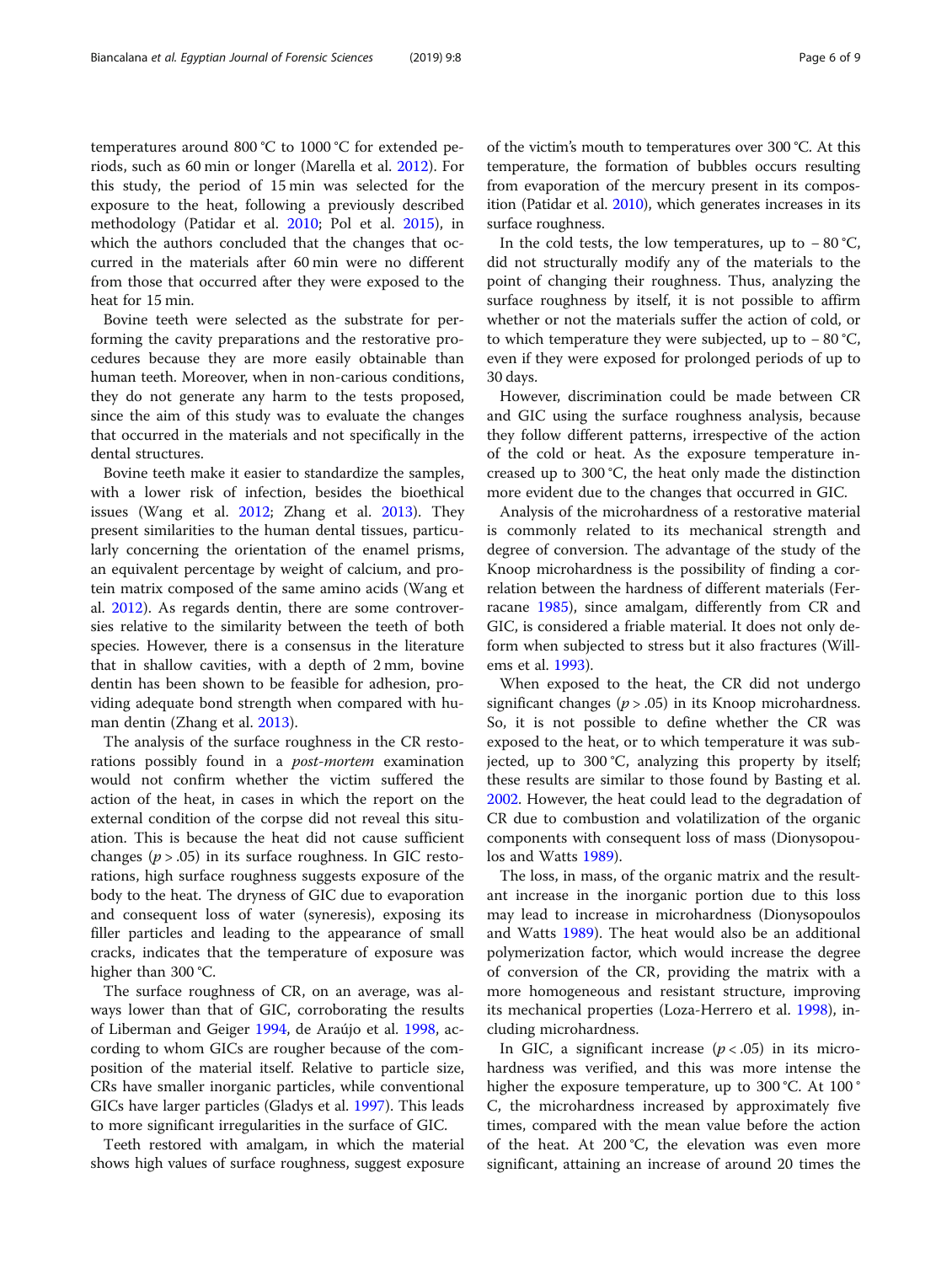value of the initial mean. When the materials were exposed to 300 °C, the rate of increase in microhardness was maintained at a very high level and was a little higher compared with the increase at 200 °C.

It is possible to distinguish the tooth-colored materials based on the elevation of the microhardness of GIC by itself, at 200 °C and 300 °C. The action of the heat leads to a loss of water and reduction in the matrix of GIC, which causes a proportional increase in the percentage of filler particles. Studies (Okada et al. [2001](#page-7-0); Cattani-Lorente [1994](#page-7-0)) have observed an increase in some mechanical properties, such as the hardness, of the GIC due to drying of this material.

Some authors (Okada et al. [2001;](#page-7-0) Cattani-Lorente [1994](#page-7-0); Mojon et al. [1996\)](#page-7-0) have affirmed that an increase in the microhardness values of the GICs usually occurs with the passage of time. This increase is probably related to the acid-base reaction that occurs in a more slowly and continuously way, in which protons attack and degrade the structure of the aluminosilicate glass, releasing calcium, strontium and aluminum ions that react with the carboxylic groups (Xie et al. [2000\)](#page-8-0).

However, in the tests conducted at low temperatures in this study, even after 30 days of exposure, no significant change  $(p > .05)$  in the microhardness occurred in any of the materials studied, including GIC. Perhaps 30 days period has been too short for these changes to occur, or the action of the cold may have retarded the acid-base reaction of GIC. In spite of this, the discrimination between the tooth-colored materials can be made by the analysis of this property by itself, because the hardness pattern of the CR is quite distinguished from that one of the GIC, a fact that may be related to the type and quantity of inorganic particles by volume in its composition.

Concerning the amalgam, as there was no significant change ( $p > .05$ ) in its microhardness due to the heat, it is not possible to determine whether amalgam was exposed to the heat or to which temperature, up to 300 °C, by the analysis of this property by itself. Researchers (Willems et al. [1993;](#page-8-0) Patsurakos and Moberg [1990\)](#page-7-0) have reported that the microhardness of the amalgam is a time-dependent property, probably due to the lower content of mercury, that evaporates over the course of time, and also to the more significant quantity of crystallization reactions, that leads to more  $\gamma$  phases than  $\gamma$ 1 and  $\gamma$ 2 phases; these latter two present lower hardness values than the phase γ (Patsurakos and Moberg [1998\)](#page-7-0).

However, in the tests conducted at low temperatures in this study, even after 30 days of exposure, no relevant change occurred in the microhardness of the amalgam. Perhaps the 30 days period has been insufficient for the occurrence of these changes. However, as this study is related to forensic purposes, such period could be

considered extensive concerning the permanence or the find of a human body or bones in environmental conditions of extreme cold.

In the microhardness analysis, high standard deviation was verified in the readouts of the three materials evaluated, both in the heat and cold tests. For the tooth-colored materials, this may have occurred because there is the possibility of the penetrator of the microhardness tester to hit the harder filler particles or even the matrix, at the moment in which it presses against the material, leading to a significant difference in the microhardness values for the same restoration. In the heat tests, another limiting factor relative to the GIC and adverse for the microhardness evaluation was the appearance of microcracks in the restoration that occurred after heating to 300 °C. When putting pressure on the restoration surface, the penetrator may make the mark precisely on one of these cracks, or in their proximities, and cause small movement of a portion of the restoration, which would undoubtedly influence the microhardness evaluation.

Concerning the amalgam, the same could occur with the crystals of phase γ1 and phase γ2, being the first more resistant than the latter. Thus, the penetrator tip can hit one phase or the other, leading to a significant standard deviation.

# Conclusion

The authors concluded that the heat caused no change in the surface roughness and microhardness of the CR. In GIC, the surface roughness and the microhardness increased as the temperature increases up to 300 °C. The amalgam exposed to the heat underwent no change in its microhardness. As regards the surface roughness, significant changes occurred at 300 °C.

The cold temperatures did not produce changes in the surface roughness or microhardness of the three restorative dental materials selected. Therefore, the analysis of these properties is not useful to be used as a chronological thanatology technique, because it is not possible to specify the period during which the materials were subjected to the action of the cold.

The surface roughness and Knoop microhardness tests may be of help to Forensic Odontology in human identification procedures because they are capable of distinguishing tooth-colored restorative materials, irrespective of the action of the heat or cold.

#### **Abbreviations**

CR: Composite resin; GIC: Glass ionomer cement; KHN: Knoop hardness number; Ra: Roughness average; ΔKHN: Changes in the Knoop microhardness; ΔRa: Changes in the surface roughness

### Acknowledgements

Not applicable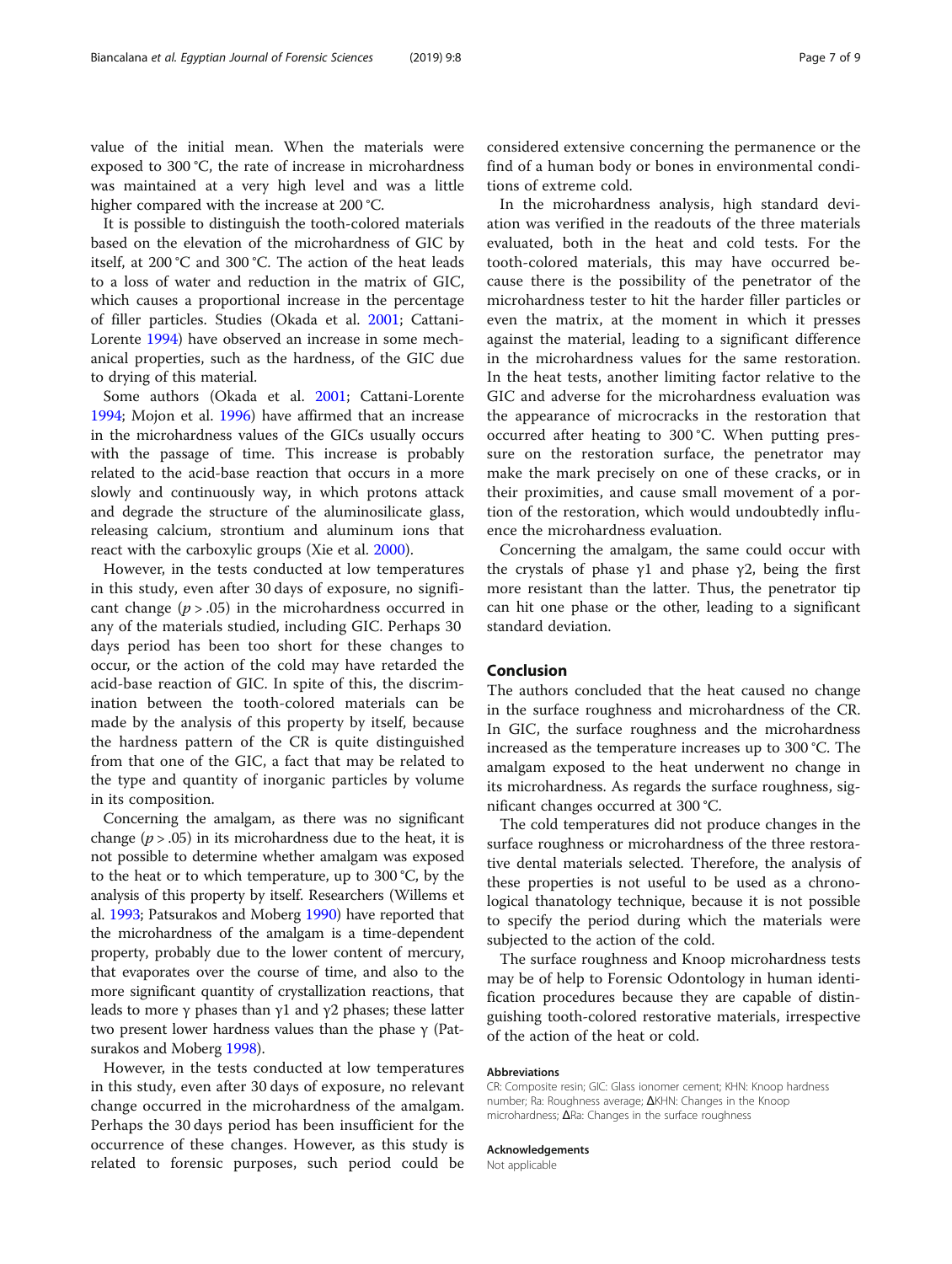#### <span id="page-7-0"></span>Availability of data and material

Not applicable

#### Funding

Not applicable

### Authors' contributions

RCB was responsible for the collection and preparation of the samples, execution of laboratory experiments, the wording of the manuscript and translation, and contributed to the idea. SAFV was responsible for the collection and preparation of the samples, execution of laboratory experiments and translation, and contributed to the idea. RHAS contributed to the study planning and its translation. FCPPS was responsible for the design and planning of the study, the idea, statistical analysis and interpretation of the data, translation, and supervision. All persons listed as authors have contributed to preparing the manuscript and no person or persons other than the authors listed have contributed significantly to its preparation. All authors read and approved the final manuscript.

#### Ethics approval and consent to participate

Not applicable

#### Consent for publication

All authors give their consent for publication.

#### Competing interests

The authors declare that they have no competing interests.

### Publisher's Note

Springer Nature remains neutral with regard to jurisdictional claims in published maps and institutional affiliations.

#### Author details

<sup>1</sup>Department of Stomatology, Public Oral Health, and Forensic Dentistry, Ribeirao Preto School of Dentistry, University of Sao Paulo, Ribeirao Preto, Sao Paulo, Brazil. <sup>2</sup>Department of Dental Materials and Prosthodontics, Ribeirao Preto School of Dentistry, University of Sao Paulo, Av. do Café, s/n 14040-904, Ribeirao Preto, Sao Paulo, Brazil.

#### Received: 5 December 2018 Accepted: 12 February 2019 Published online: 23 February 2019

#### References

- Basting RT, Serra MC, Rodrigues AL Jr (2002) In situ microhardness evaluation of glass–ionomer/composite resin hybrid materials at different post-irradiation times. J Oral Rehabil 29(12):1187–1195. [https://doi.org/10.1046/j.1365-2842.](https://doi.org/10.1046/j.1365-2842.2002.00906.x) [2002.00906.x](https://doi.org/10.1046/j.1365-2842.2002.00906.x)
- Biancalana RC, Vicente SAF, Pires-de-Souza FCP, Silva RHA (2017a) Color stability of dental restorative materials submitted to heat sources, for forensic purposes. J Forensic Sci 62(2):355–360. [https://doi.org/10.1111/1556-4029.](https://doi.org/10.1111/1556-4029.13292) [13292](https://doi.org/10.1111/1556-4029.13292)
- Biancalana RC, Vincenti SAF, Pires-de-Souza FCP, Silva RHA (2017b) Color stability of dental restorative materials submitted to cold temperatures for forensic purposes. J Forensic Legal Med 51:63–68. [https://doi.org/10.1016/j.jflm.2017.](https://doi.org/10.1016/j.jflm.2017.07.016) [07.016](https://doi.org/10.1016/j.jflm.2017.07.016)
- Blau S, Briggs CA (2011) The role of forensic anthropology in disaster victim identification (DVI). Forensic Sci Int 205(1–3):29–35. [https://doi.org/10.1016/j.](https://doi.org/10.1016/j.forsciint.2010.07.038) [forsciint.2010.07.038](https://doi.org/10.1016/j.forsciint.2010.07.038)
- Boyd J, Haegeli P, Abu-Laban RB, Shuster M, Butt JC (2009) Patterns of death among avalanche fatalities: a 21-year review. Can Med Assoc J 180(5):507– 512. <https://doi.org/10.1503/cmaj.081327>
- Bush MA, Bush PJ, Miller RG (2006) Detection and classification of composite resins in incinerated teeth for forensic purposes. J Forensic Sci 51(3):636–642. <https://doi.org/10.1111/j.1556-4029.2006.00121.x>
- Cattani-Lorente MA, Godin C, Meyer JM (1994) Mechanical behavior of glass ionomer cements affected by long-term storage in water. Dent Mater 10(1): 37–44. [https://doi.org/10.1016/0109-5641\(94\)90020-5](https://doi.org/10.1016/0109-5641(94)90020-5)
- de Araújo MAM, Araújo RM, Marsilio AL (1998) A retrospective look at esthetic resin composite and glass-ionomer class III restorations: a 2-year clinical evaluation. Quintessence Int 29(2):87–93 [http://www.quintpub.com/journals/](http://www.quintpub.com/journals/qi/abstract.php?article_id=5433#.XGqvSZNKiX2) [qi/abstract.php?article\\_id=5433#.XGqvSZNKiX2](http://www.quintpub.com/journals/qi/abstract.php?article_id=5433#.XGqvSZNKiX2). PMID: 9643241
- Della Bona A, Barrett AA, Rosa V, Pinzetta C (2009) Visual and instrumental agreement in dental shade selection: three distinct observer populations and shade matching protocols. Dent Mater 25(2):276–281. [https://doi.org/10.](https://doi.org/10.1016/j.dental.2008.09.006) [1016/j.dental.2008.09.006](https://doi.org/10.1016/j.dental.2008.09.006)
- Dionysopoulos P, Watts DC (1989) Dynamic mechanical properties of an inlay composite. J Dent 17(3):140–144. [https://doi.org/10.1016/0300-](https://doi.org/10.1016/0300-5712(89)90110-3) [5712\(89\)90110-3](https://doi.org/10.1016/0300-5712(89)90110-3)
- Fereira JL, de Fereira AE, Ortega AI (2008) Methods for the analysis of hard dental tissues exposed to high temperatures. Forensic Sci Int 178(2–3):119–124. <https://doi.org/10.1016/j.forsciint.2007.12.009>
- Ferracane JL (1985) Correlation between hardness and degree of conversion during the setting reaction of unfilled dental restorative resins. Den Mater 1(1):11–14. [https://doi.org/10.1016/S0109-5641\(85\)80058-0](https://doi.org/10.1016/S0109-5641(85)80058-0)
- Gladys S, Van Meerbeek B, Braem M, Lambrechts P, Vanherle G (1997) Comparative physico-mechanical characterization of new hybrid restorative materials with conventional glass-ionomer and resin composite restorative materials. J Dent Res 76(4):883–894. [https://doi.org/10.1177/](https://doi.org/10.1177/00220345970760041001) [00220345970760041001](https://doi.org/10.1177/00220345970760041001)
- Hill AJ, Lain R, Hewson I (2011) Preservation of dental evidence following exposure to high temperatures. Forensic Sci Int 205(1–3):40–43. [https://doi.](https://doi.org/10.1016/j.forsciint.2010.08.011) [org/10.1016/j.forsciint.2010.08.011](https://doi.org/10.1016/j.forsciint.2010.08.011)
- Huntington TE, Higley LG, Baxendale FP (2007) Maggot development during morgue storage and its effect on estimating the post-mortem interval. J Forensic Sci 52(2):453–458. <https://doi.org/10.1111/j.1556-4029.2007.00385.x>
- Leitão J, Hegdahl T (1981) On the measuring of roughness. Acta Odontol Scand 39(6):379–384. <https://doi.org/10.3109/00016358109162710>
- Levy AD, Harcke HT, Mallak CT (2010) Postmortem imaging: MDCT features of postmortem change and decomposition. Am J Forensic Med Pathol 31(1): 12–17. <https://doi.org/10.1097/PAF.0b013e3181c65e1a>
- Liberman R, Geiger S (1994) Surface texture evaluation of glass ionomer restorative materials polished utilizing poly (acrylic acid) gel. J Oral Rehabil 21(1):87–94. <https://doi.org/10.1111/j.1365-2842.1994.tb01127.x>
- Loza-Herrero MA, Rueggeberg EA, Caughman WE, Schuster GS, Lefebvre CA, Gardner EM (1998) Effect of heating delay on conversion and strength of a post-cured resin composite. J Dent Res 77(2):426–431. [https://doi.org/10.](https://doi.org/10.1177/00220345980770021201) [1177/00220345980770021201](https://doi.org/10.1177/00220345980770021201)
- Marella GL, Perfetti E, Arcudi G (2012) Differential diagnosis between cranial fractures of traumatic origin and explosion fractures in burned cadavers. J Forensic Legal Med 19(3):175–178. <https://doi.org/10.1016/j.jflm.2011.12.004>
- Michaud CL, Foran DR (2011) Simplified field preservation of tissues for subsequent DNA analyses. J Forensic Sci 56(4):846–852. [https://doi.org/10.](https://doi.org/10.1111/j.1556-4029.2011.01771.x) [1111/j.1556-4029.2011.01771.x](https://doi.org/10.1111/j.1556-4029.2011.01771.x)
- Mojon P, Kaltio R, Feduik D, Hawbolt EB, MacEntee MI (1996) Short-term contamination of luting cements by water and saliva. Dent Mater 12(2):83– 87. [https://doi.org/10.1016/S0109-5641\(96\)80073-X](https://doi.org/10.1016/S0109-5641(96)80073-X)
- Okada K, Tosaki S, Hirota K, Hume WR (2001) Surface hardness change of restorative filling materials stored in saliva. Dent Mater 17(1):34–39. [https://](https://doi.org/10.1016/S0109-5641(00)00053-1) [doi.org/10.1016/S0109-5641\(00\)00053-1](https://doi.org/10.1016/S0109-5641(00)00053-1)
- Patidar KA, Parwani R, Wanjari S (2010) Effects of high temperature on different restorations in forensic identification: dental samples and mandible. J Forensic Dent Sci 2(1):37–43. <https://doi.org/10.4103/0974-2948.71056>
- Patsurakos A, Moberg LE (1990) Marginal microhardness of corroded amalgams: a comparative in vitro study. Eur J Oral Sci 98(4):326–335. [https://doi.org/10.](https://doi.org/10.1111/j.1600-0722.1990.tb00980.x) [1111/j.1600-0722.1990.tb00980.x](https://doi.org/10.1111/j.1600-0722.1990.tb00980.x)
- Patsurakos A, Moberg LE (1998) Corrosion behavior and microhardness of three amalgams. Eur J Oral Sci 96(4):376–383. [https://doi.org/10.1111/j.1600-0722.](https://doi.org/10.1111/j.1600-0722.1988.tb01570.x.) [1988.tb01570.x.](https://doi.org/10.1111/j.1600-0722.1988.tb01570.x.)
- Pol CA, Ghige SK, Gosavi SR, Hazarey VK (2015) Effects of elevated temperatures on different restorative materials: an aid to forensic identification processes. J Forensic Dent Sci 7(2):148–152. [https://doi.org/10.4103/0975-](https://doi.org/10.4103/0975-1475.154591) [1475.154591](https://doi.org/10.4103/0975-1475.154591)
- Skinner M, Sterenberg J (2005) Turf wars: authority and responsibility for the investigation of mass graves. Forensic Sci Int 151(2–3):221–232. [https://doi.](https://doi.org/10.1016/j.forsciint.2004.12.034) [org/10.1016/j.forsciint.2004.12.034](https://doi.org/10.1016/j.forsciint.2004.12.034)
- Upadhyay D, Panchal MA, Dubey RS, Srivastava VK (2006) Corrosion of alloys used in dentistry: a review. Mater Sci Eng A 432(1–2):1–11. [https://doi.org/10.1016/](https://doi.org/10.1016/j.msea.2006.05.003) [j.msea.2006.05.003](https://doi.org/10.1016/j.msea.2006.05.003)
- Valenzuela A, Martin-De Las Heras S, Marques T, Marques T, Exposito N, Bohoyo JM (2000) The application of dental methods of identification to human burn victims in a mass disaster. Int J Legal Med 113(4):236–239. [https://doi.org/10.](https://doi.org/10.1007/s004149900099) [1007/s004149900099](https://doi.org/10.1007/s004149900099)